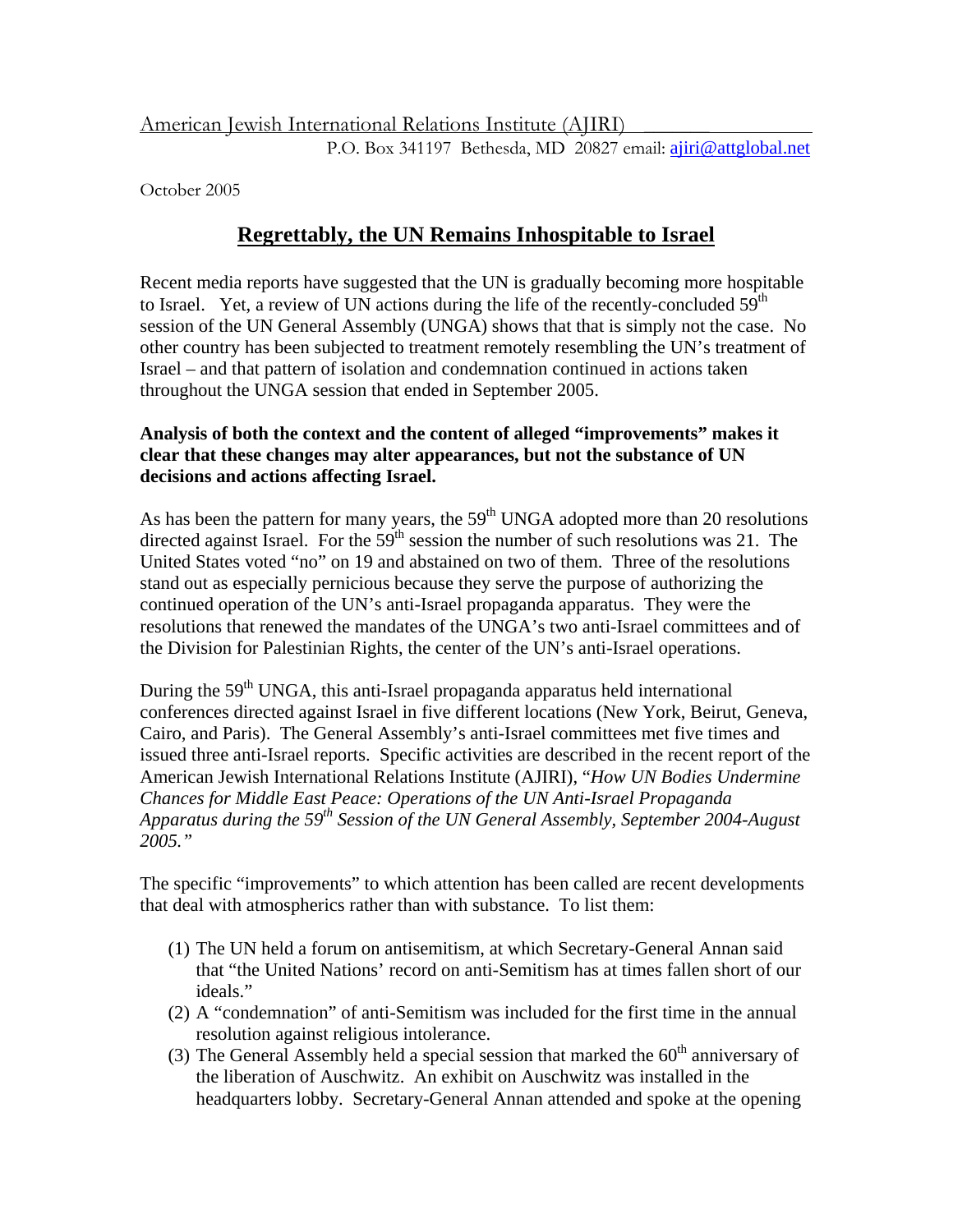of a new wing at the Yad Vashem Holocaust Memorial in Jerusalem. Israel expects to propose a UN resolution on the Holocaust.

- (4) The Israeli Permanent Representative to the UN was elected Vice President of the UN General Assembly and has had the opportunity of presiding over it.
- (5) Israel submitted its candidacy for the UN Security Council.
- (6) Its Prime Minister was "warmly received" when he spoke to the General Assembly.

In view of the continuing activities of the UN's in-house anti-Israel propaganda apparatus and the monthly Israel-bashing events sponsored by the UN throughout the year, do these alleged improvements really herald a new era? The answer is clearly "no," as shown by the following analysis.

## **(1) Forum on Antisemitism**

On June 6, 2004 a forum on antisemitism was held under the auspices of the Secretary-General. In his opening remarks, he emphasized that this was not to be a unique event, that it would be followed by other seminars that would deal with "other specific groups against which intolerance is directed in many parts of the world. " In calling attention to the problem posed by antisemitism, he conceded that "the United Nations' record on antisemitism has at times fallen short of our ideals."

Sister Ruth Lautt of the Sisters of Saint Dominic, a participant in the forum, dealt far more bluntly with the issue. According to the UN press release on the meeting, she stated that

"she was deeply concerned about the worldwide rise in anti-Semitism, particularly how that was taking new and insidious forms, specifically the 'demonization' of Israel. Make no mistake about it –- that was anti-Semitism; just the same old sin wrapped in a new politically correct wrapper by a world that was all too willing to believe the worst about the Jewish State. Everyone knew all too well what could happen when that got out of hand, so something should be done about that now. Tragically, for most of 2,000 years of shared salvation history, Christians had not been a blessing to Jews, which had led to Jewish isolation and discrimination. She said it was time to very aggressively 'unteach' the sin of anti-Semitism."

Professor Anne Bayefsky echoed that theme. She said that

 "the seminar was taking place at a time when the relationship between Jews and the United Nations were at an all-time low, described the Organization as today's leading global purveyor of anti-Semitism. The 2001 Durban World Conference against Racism had been a breeding ground and global soapbox for anti-Semitism. The Secretary-General's criticism of Israel's construction of a security barrier on the West Bank and its assassination of Hamas leaders had made no mention of Israeli victims of terrorism. The United Nations led the demonization of Jews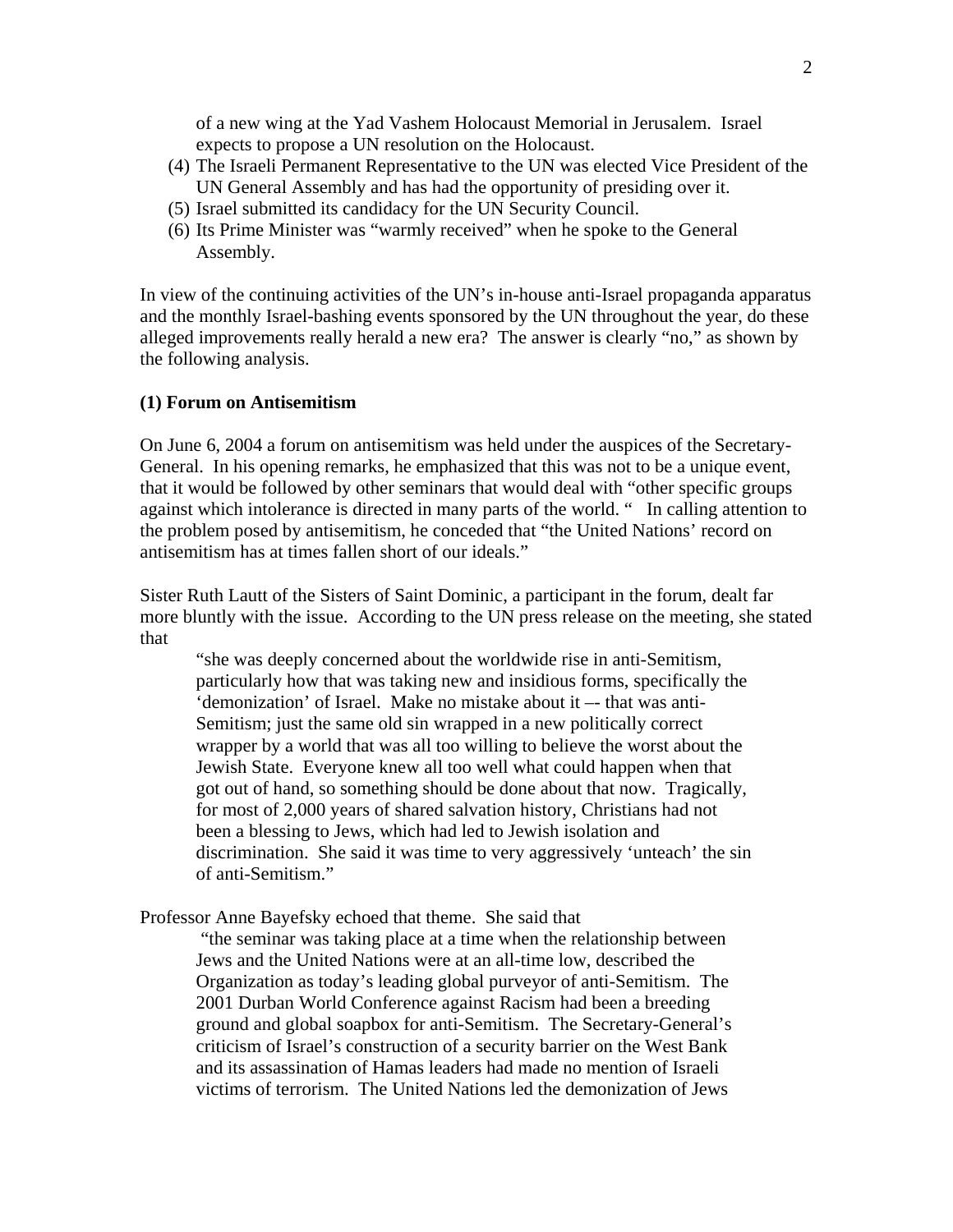while deifying the Palestinians. The seminar could reach a turning point if the General Assembly adopted a resolution against anti-Semitism and the Secretary-General appointed a special rapporteur on anti-Semitism."

These remarks were made at a UN meeting held in June 2004. The 59th session of the General Assembly started in September 2004, and as noted, the UN's long-established practice of Israel-bashing continued undiminished. Sister Lautt's suggestion for "unteaching" antisemitism and Professor Bayefsky's recommendation for the appointment of a special rapporteur on anti-Semitism went unheeded. The seminar was an interesting event, with no practical results.

## **(2) "Deep Concern" about Anti-Semitism**

The suggestion that the UN's standard annual resolution on religious intolerance include a reference to antisemitism had been made in earlier years. In 2004, it was finally included in Res. 59/199, adopted on December 20, 2004. Anti-Semitism is mentioned only once in the resolution, as follows:

[The General Assembly] "Recognizes with deep concern the overall rise in instances of intolerance and violence, directed against members of many religious communities in various parts of the world, including cases motivated by Islamophobia, anti-Semitism and Christianophobia…"

There is no indication that this reference to anti-Semitism, linked to Islamophobia and Christianophobia (two newly-created terms) reflected a new spirit at the UN. Even the mention of anti-Semitism in Res. 59/199 was watered down by laudatory references to the Durban Conference on Racism of 2001, which degenerated into an attack on Israel and Jews. While Israel swallowed these references as part of Res. 59/199, it took a strong stand when a resolution to reendorse the Durban Declaration and Programme of Action was before the UNGA on the same day, as Res. 59/177. The Israeli representative protested against adoption of the Durban resolution in strong terms, according to the UN press release:

"The representative of Israel said that the text lay in direct opposition to the principles it purported to defend. The history of the Jewish people was replete with examples of the most horrible acts of intolerance and genocide the world had ever witnessed, and the commitment of her country to opposing racism would not allow it to support the outcome of the Durban Conference. The text promoted a grossly distorted picture of events. This was disturbing, not just from the Jewish and Israeli point of view, but also from the point of view of any individual committed to the idea that the international community must work together to address the scourges of racism and racial discrimination.

"What had transpired at Durban had constituted a regression in attempts to confront those scourges, she said. Delegations, including those of nongovernmental organizations, had singled out and slandered one country,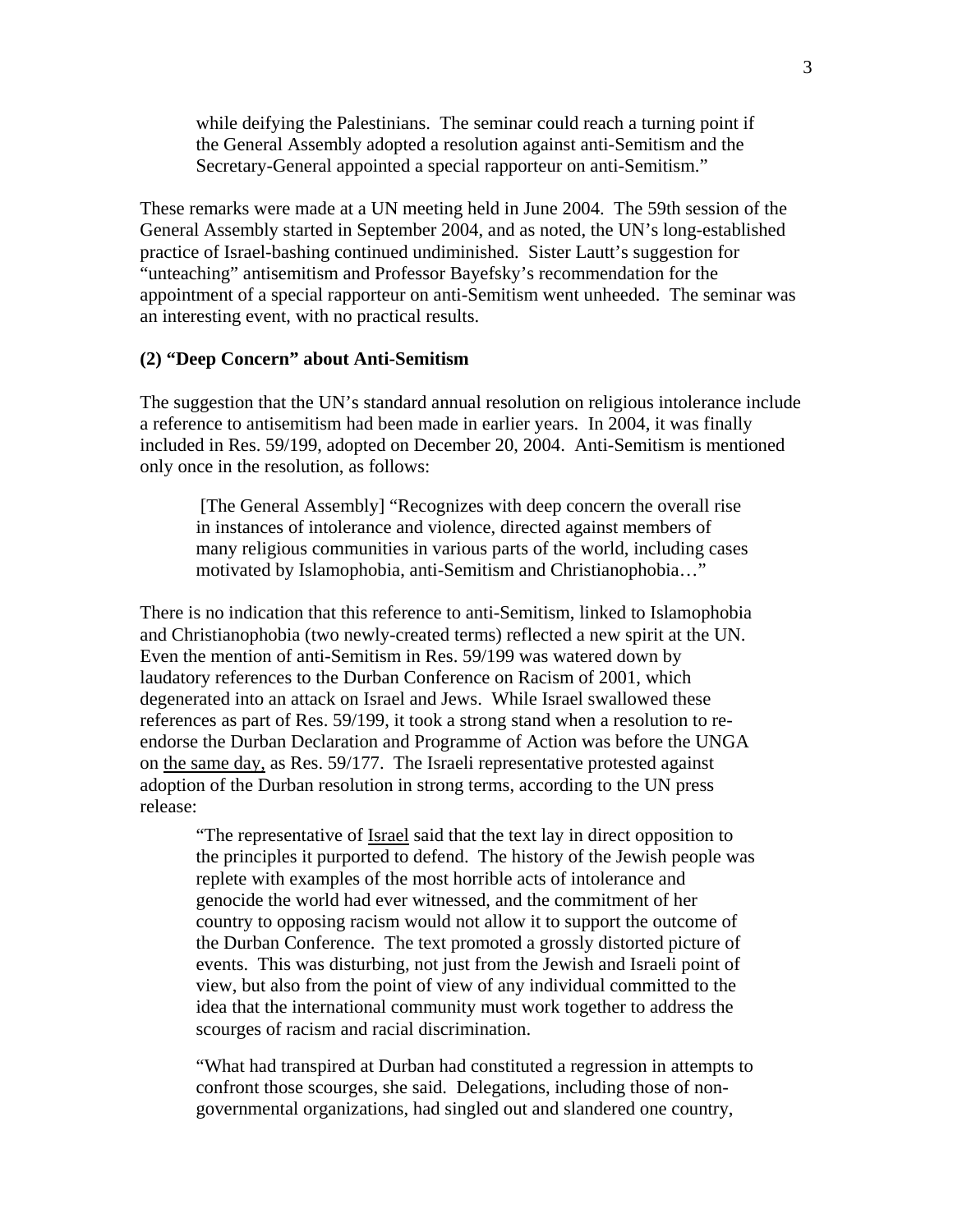prompting her country's and the United States' withdrawal from the Conference."

The United States joined Israel in voting "no" on Res. 59/177. It also joined Israel in voting "no" on two other resolutions directed against Israel, Res. 59/173 and 59/179. The first of these is entitled "The situation of and assistance to Palestinian children." The UNGA has never passed any country-specific resolution regarding other children adversely affected by conflict and has most certainly not passed any resolution regarding the adverse impact of terrorism on Israeli children. But, using the pretext of concern for children, it criticizes Israel's defensive measures as "continuing assaults and sieges on Palestinian cities, towns, villages, and refugee camps," and expresses concern about "the severely detrimental impact being caused by the unlawful construction of the wall by Israel" and the "psychological consequences, of the Israeli military actions for the present and future well-being of Palestinian children."

"The wall" was also referred to in Res. 59/179, entitled "The right of the Palestinian people to self-determination." Ignoring the fact that the security barrier has played a significant role in saving lives of residents of Israel, including Israeli children, the resolution asserts that "the wall" built by Israel, "the occupying power, in the Occupied Palestinian Territory, including East Jerusalem, along with measures previously taken, severely impedes the right of the Palestinian people to self-determination."

Thus Sister Lautt's concerns about the continuing "demonization of Israel… [which is] anti-Semitism, just the same old sin, wrapped in a politically correct wrapper" were clearly borne out by these unbalanced UNGA actions taken on December 20, 2004 -- all as part of a package of resolutions that included the text expressing concern about anti-Semitism.

#### **(3) Memorial Events Dealing with the Holocaust and a Resolution on that Subject**

A number of UN memorial events, largely involving the Secretary-General, have been cited as examples of the UN's new hospitability for Israel. There is no doubt of the sincerity of the Secretary-General's personal attitude. But as for the UN as an institution, one must be skeptical about an organization which commemorates the murder of Six Million Jews more than sixty years ago, when at the same time its actions undermine the security of the Five Million Jews now living in Israel – and when it holds an annual event, entitled "Day of Solidarity with the Palestinian People," to deplore the creation of the Jewish state through the Partition Resolution, UNGA Res. 181(II), adopted on November 29, 1947.

There is also discussion now of the possibility that Israel might sponsor a resolution on the Holocaust that might win approval. Here, too, we need to ask ourselves as to the value of such a resolution being adopted by a body that acts to undermine the security of Five Million Israeli Jews. Moreover, it is worth considering whether the introduction of this resolution could be counterproductive. Some Member States that are asked to stop voting against Israel are likely to say: "We have already voted for the Holocaust resolution and that is all that we can do."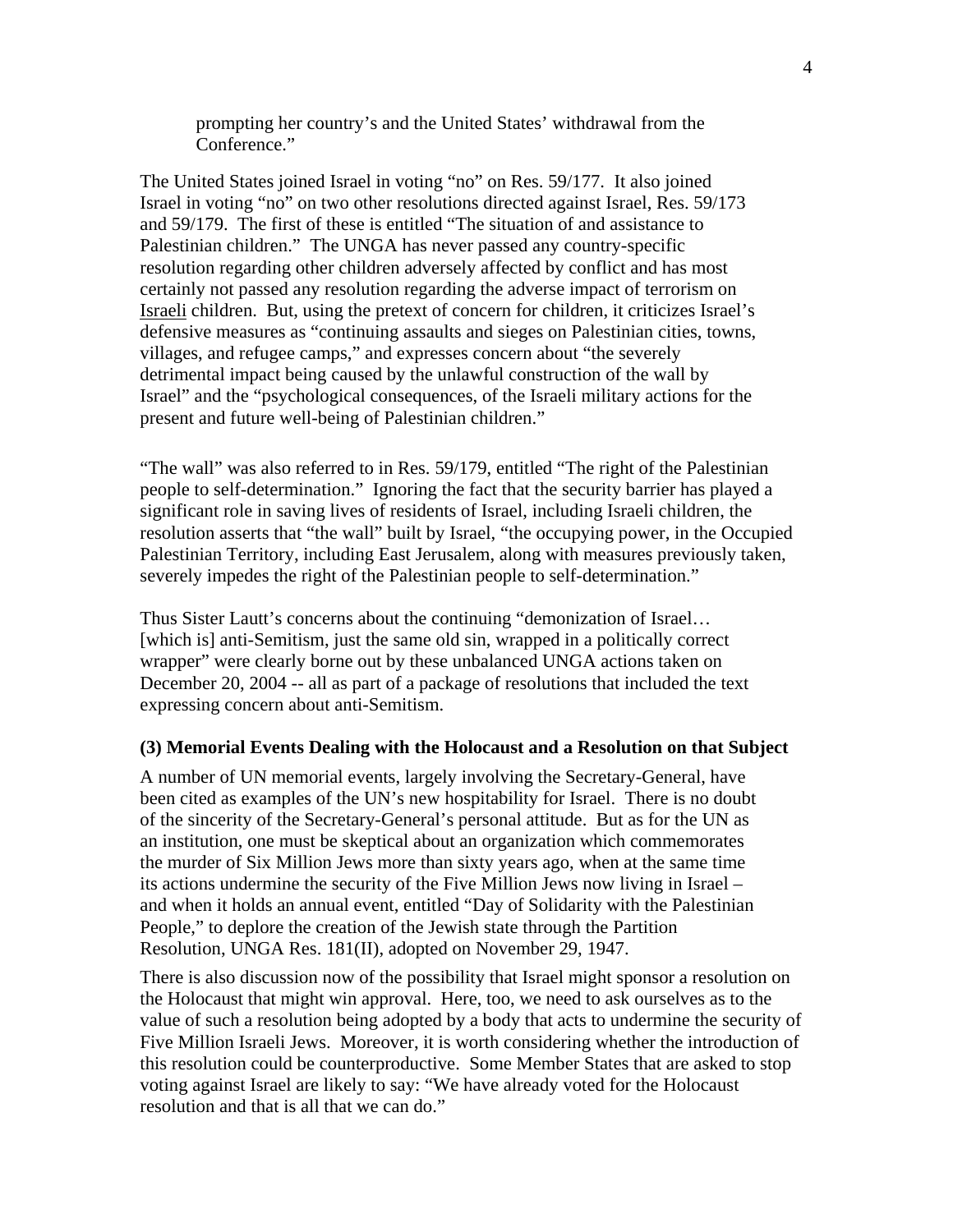## **(4) The UNGA Vice Presidency**

On June 13, 2005, the UN General Assembly elected Jan Eliasson of Sweden as President of its  $60<sup>th</sup>$  session and elected as its 21 Vice Presidents the representatives of Angola, Armenia, Brazil, Central African Republic, China, France, Guinea-Bissau, India, Iran, Israel, Kenya, Malaysia, Mali, Myanmar, Pakistan, Paraguay, Russian Federation, Tunisia, United Kingdom, United States, and Venezuela. The election was uncontested. Israel was one of the states that WEOG nominated for the four slots allocated to it.

When the President of the UNGA is unable to preside over an UNGA session, the task of chairing meetings is rotated among the Vice Presidents. It was nice that WEOG allowed the Israeli representative to serve again as one of the UNGA Vice Presidents, after a hiatus of more than fifty years since Abba Eban served as Vice President. However, much more would be accomplished to end Israel's pariah status at the UN if WEOG were to give Israel full membership status in New York and would arrange for Israel's participation in the WEOG caucuses at such other UN headquarters as Geneva and Nairobi.

## **(5) Candidacy for the UN Security Council**

Israel has announced its candidacy for the UN Security Council for the biennium 2019/20 – to be acted on thirteen years from now. Israel is a temporary member of the UN geographic group known as the West European and Others Group (WEOG). Other WEOG members have already announced their interest in serving in the years through 2018. Between now and 2018, many other issues could arise which would prevent Israel from being a candidate. By the same token, an opportunity for membership could arise sooner. What is clear is that Israel's unilateral act of asking for support to take over a Security Council seat on January 1, 2019 tells us nothing about the UN's hospitability for Israel in 2005.

## **(6) Sharon was "Warmly Received" by the UNGA**

There is no doubt that Prime Minister Sharon was treated civilly when he spoke to the UN this September. (However, he most assuredly did not evoke the enthusiasm shown for President Chavez of Venezuela.) The fact that it is considered progress if representatives of the Arab states don't walk out when the Prime Minister of Israel addresses the UN shows how low the threshold has been set for UN hospitability vis-àvis Israel. Media reports have noted that Prime Minister Sharon's speech was delivered in a hall in which "a tide of condemnatory resolutions has passed by lopsided votes." Regrettably, there is no reason to assume that the UNGA won't pass further anti-Israel resolutions in the months immediately ahead.